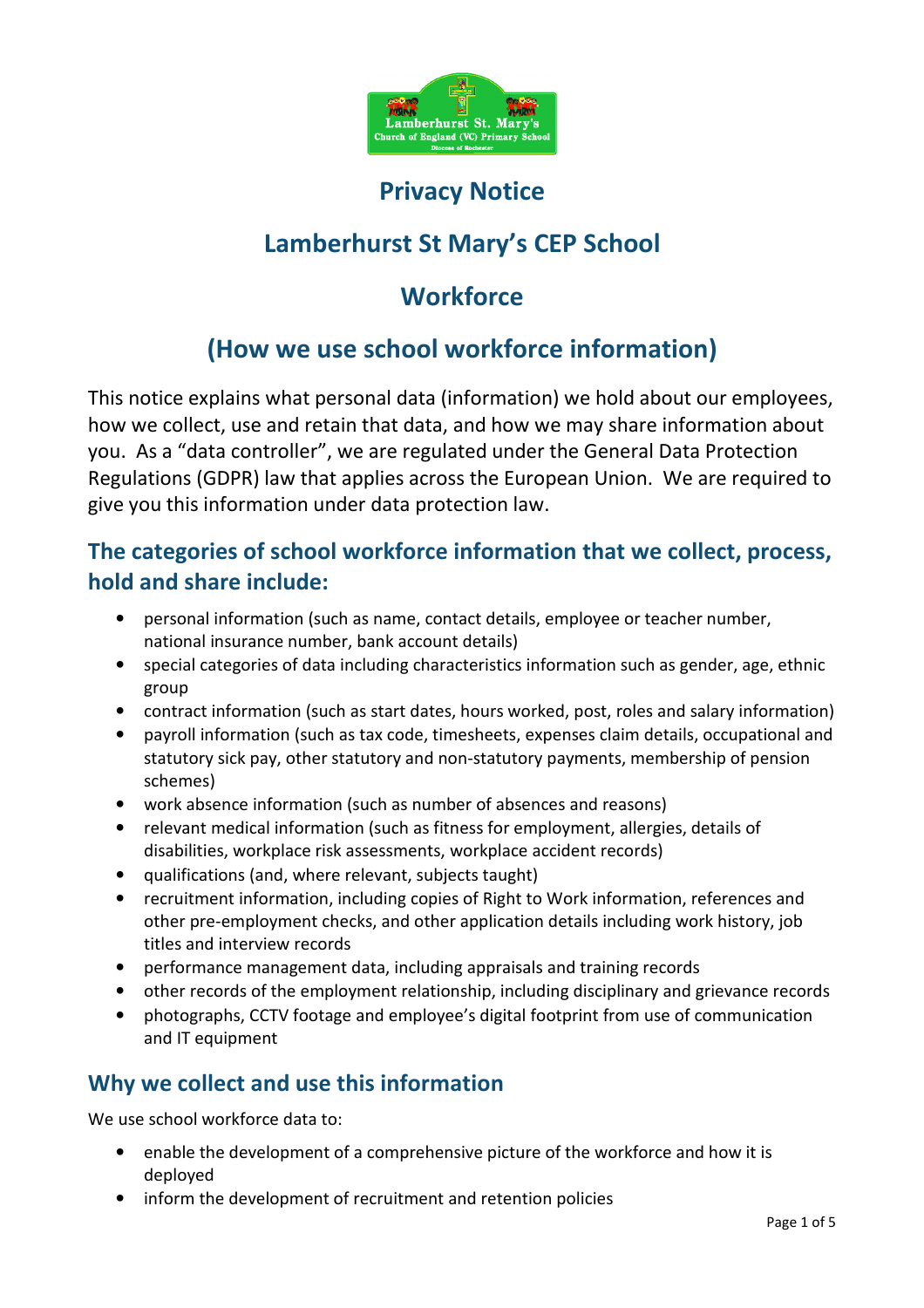- facilitate financial modelling and planning, and financial auditing
- enable sickness monitoring and fulfil the Trust's duty of care towards employees
- enable effective performance management and identify training needs
- enable individuals to be paid, and all contractual entitlements to be fulfilled
- fulfill statutory obligations under legislation including: the Equality Act 2010, Keeping Children Safe in Education (KCSIE), Safeguarding Vulnerable Groups Act 2006, Health and Safety at Work Act 1974 and associated regulations, Equality Act (Gender Pay Gap Information) Regulations 2017, Education (Health Standards) (England) Regulations 2003, Immigration, Asylum and Nationality Act 2006, Immigration Act 1971, Education and Skills Act 2008

## The lawful basis on which we process this information

We process this information under the following lawful bases:

- Processing the data is necessary for the performance of a contract with an individual, or to take steps before they enter into a contract (e.g. during the recruitment process)
- The processing of the data is necessary for the Trust to comply with the law
- The processing is necessary for the performance of a task in the public interest, or to perform the Trust's official functions
- The processing of data is necessary for our legitimate interests, such as monitoring the effectiveness of our employment policies and procedures.

Where the Trust also processes special category (sensitive) data, the Trust processes this where:

- Processing the data is necessary to carry out the obligations of the Trust in relation to employment law
- There is a substantial public interest, for example to ensure and promote equality of opportunity and treatment
- Processing the data is necessary for the purposes of preventative or occupational medicine for the assessment of the working capacity of the employee

The Trust may also process data for the establishment, exercise or defence of legal claims.

### Collecting this information

Whilst the majority of information you provide to us is mandatory, some of it is provided to the Trust on a voluntary basis. In order to comply with data protection legislation, the Trust will inform you whether you are required to provide certain school workforce information to us or if you have a choice in this. Where you have a choice, you may withdraw your consent for the Trust to process or retain the information at any time.

### Storing this information

The Trust holds workforce data in line with its Document Retention Schedule.

#### Who we share this information with

We routinely share this information with:

- our payroll provider/s and personnel service providers
- Trust auditors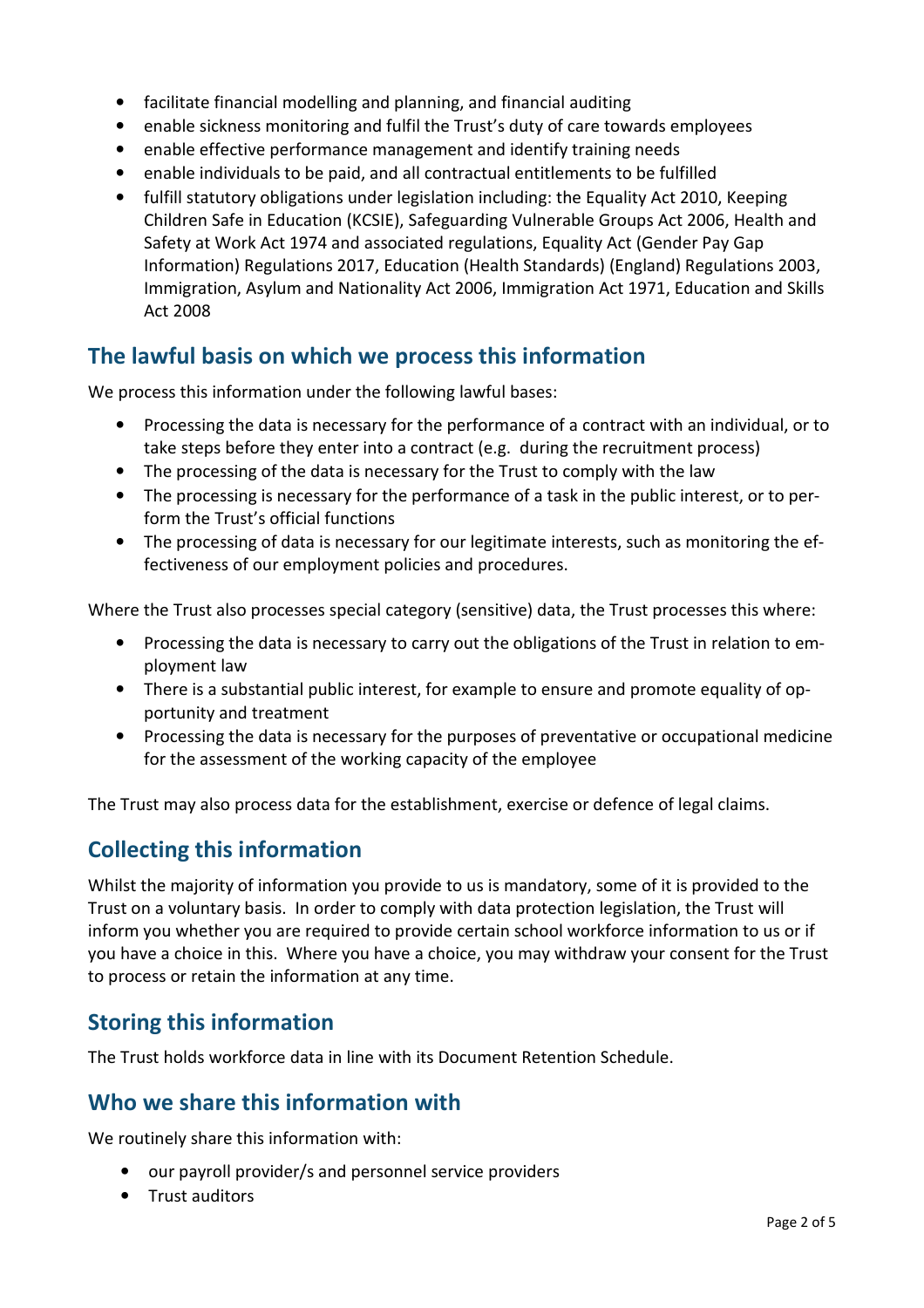- Contracted providers of services, including training providers, catering providers, school photographers and Occupational Health service providers
- Professional bodies, trade unions and associations
- Schools in local collaborations to support professional development and collaborative working
- the Local Authority
- the Department for Education (DfE) and regulatory bodies such as Ofsted

We may also share information with law enforcement agencies or Local Authority Child Protection services, where require by law, for the prevention and detection of crime, or required to safeguard children, young people or other vulnerable groups.

## Why we share school workforce information

We do not share information about workforce members with anyone without consent unless the law and our policies allow us to do so.

#### Our payroll provider

We are required to share information about salaries, expenses, and periods of paid and unpaid leave with our payroll provider to ensure that our workforce is paid accurately and on time.

#### Local authority

We are required to share information about our workforce members with our local authority (LA) under section 5 of the Education (Supply of Information about the School Workforce) (England) Regulations 2007 and amendments.

#### Department for Education (DfE)

We are required to share information about our workforce with the DfE under section 5 of the Education (Supply of Information about the School Workforce) (England) Regulations 2007 and amendments. This data sharing underpins workforce policy monitoring, evaluation and links to school funding/expenditure and the assessment of educational attainment.

To find out more about the data collection requirements placed on us by the Department for Education including the data that we share with them, go to https://www.gov.uk/education/datacollection-and-censuses-for-schools.

The department may share information about school employees with third parties who promote the education or well-being of children or the effective deployment of school staff in England by:

- conducting research or analysis
- producing statistics
- providing information, advice or guidance

The department has robust processes in place to ensure that the confidentiality of personal data is maintained and there are stringent controls in place regarding access to it and its use. Decisions on whether DfE releases personal data to third parties are subject to a strict approval process and based on a detailed assessment of: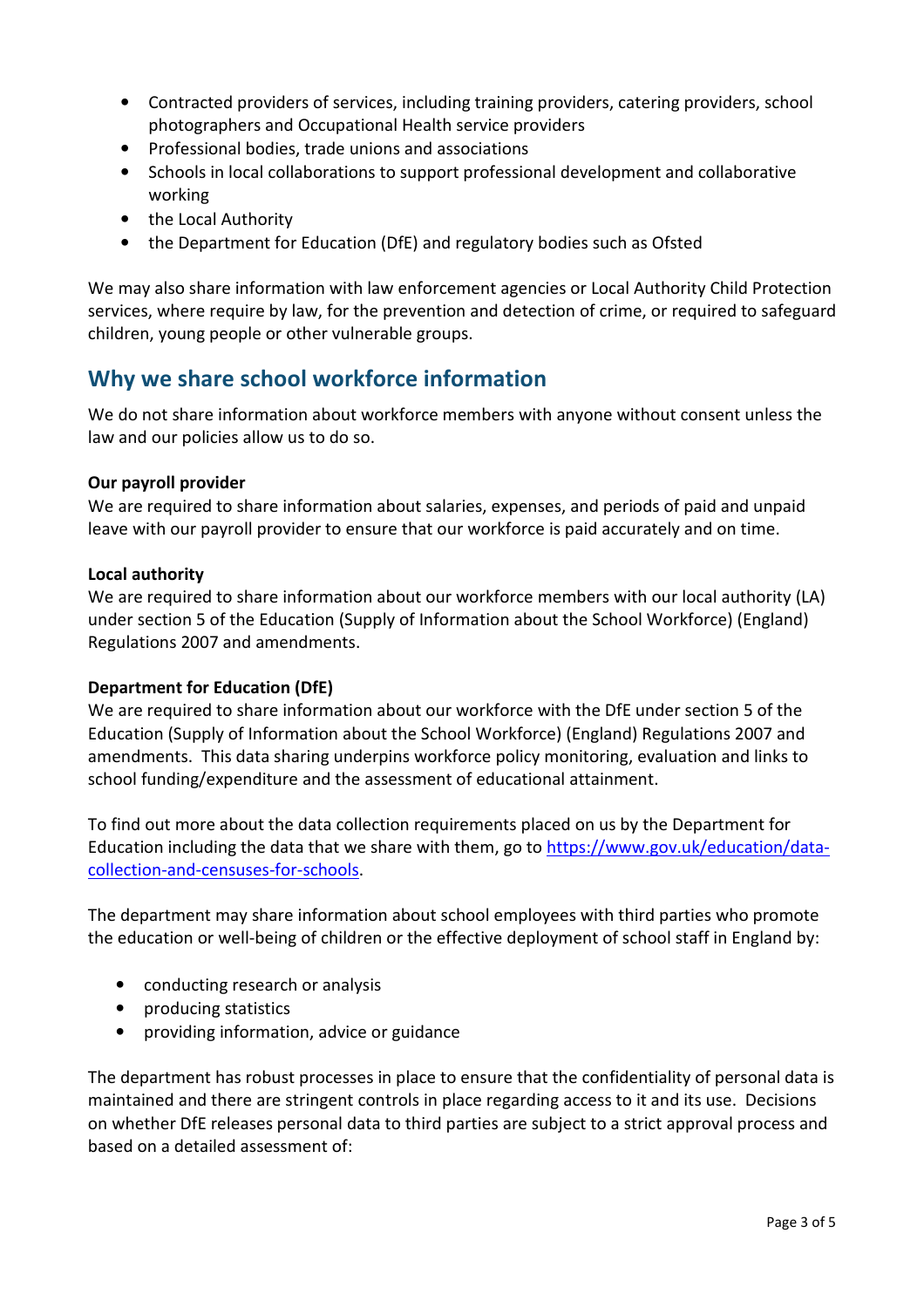- who is requesting the data
- the purpose for which it is required
- the level and sensitivity of data requested; and
- the arrangements in place to securely store and handle the data

To be granted access to school workforce information, organisations must comply with its strict terms and conditions covering the confidentiality and handling of the data, security arrangements and retention and use of the data.

For more information about the department's data sharing process, please visit: https://www.gov.uk/data-protection-how-we-collect-and-share-research-data

To contact the department: https://www.gov.uk/contact-dfe

### Keeping your personal information safe

The Trust has appropriate security measures in place to prevent personal information being accidentally lost, or used or accessed in an unauthorised way. The Trust limits access to personal information to those individuals with a genuine business need to know it.

Those processing personal data will do so only in an authorised manner, and subject to a duty of confidentiality.

The Trust has procedures in place to deal with any suspected data security breach. The Trust will notify affected individuals, and any applicable regulator (such as the Information Commissioners' Office), of a suspected data security breach, where we are legally required to do so.

## Transferring data internationally

Where the Trust transfers data to a country or territory outside of the European Economic Area, it will do so in accordance with data protection law. Data transferred to countries within the European Economic Area are subject to the same General Data Protection Regulations as the UK.

### Your rights

Under the GDPR you have rights which you can exercise free of charge which allow you to:

- Know what we are going with your information and why we are doing it
- Ask to see what information we hold about you (Subject Access Request)
- As the Trust to correct any information we hold about you
- Object to direct marketing
- Make a complaint to the Information Commissioners Office, including making a claim for damages in the event of a data protection breach. The Information Commissioner may be contacted at https://ico.org.uk/concerns or by telephone on 03031 231113
- Withdraw consent for processing or retaining data (if applicable)

Depending on our reason for processing or retaining your data, you may also be entitled to:

• Ask the Trust to correct inaccurate information, or to block, erase or destroy the information it holds about you